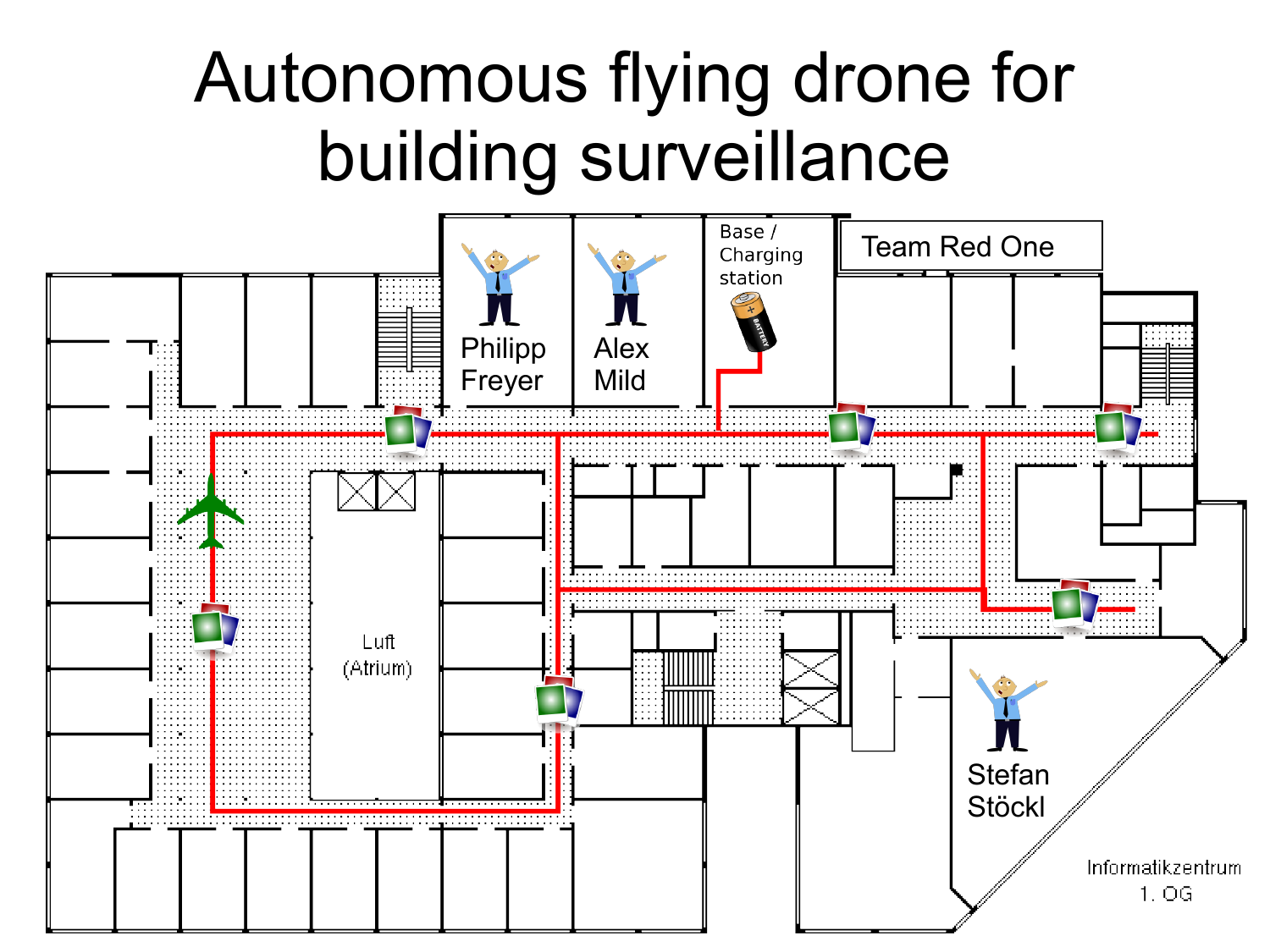### Topic motivation

- Use AR drone for building surveillance
- Addition to existing watchmen
- Fly a predefined path through a building
- Videostream of the drone's camera image to the guard-room
- Take pictures of points of interest for security archive
- Learns map of the route for case of occluded waypoints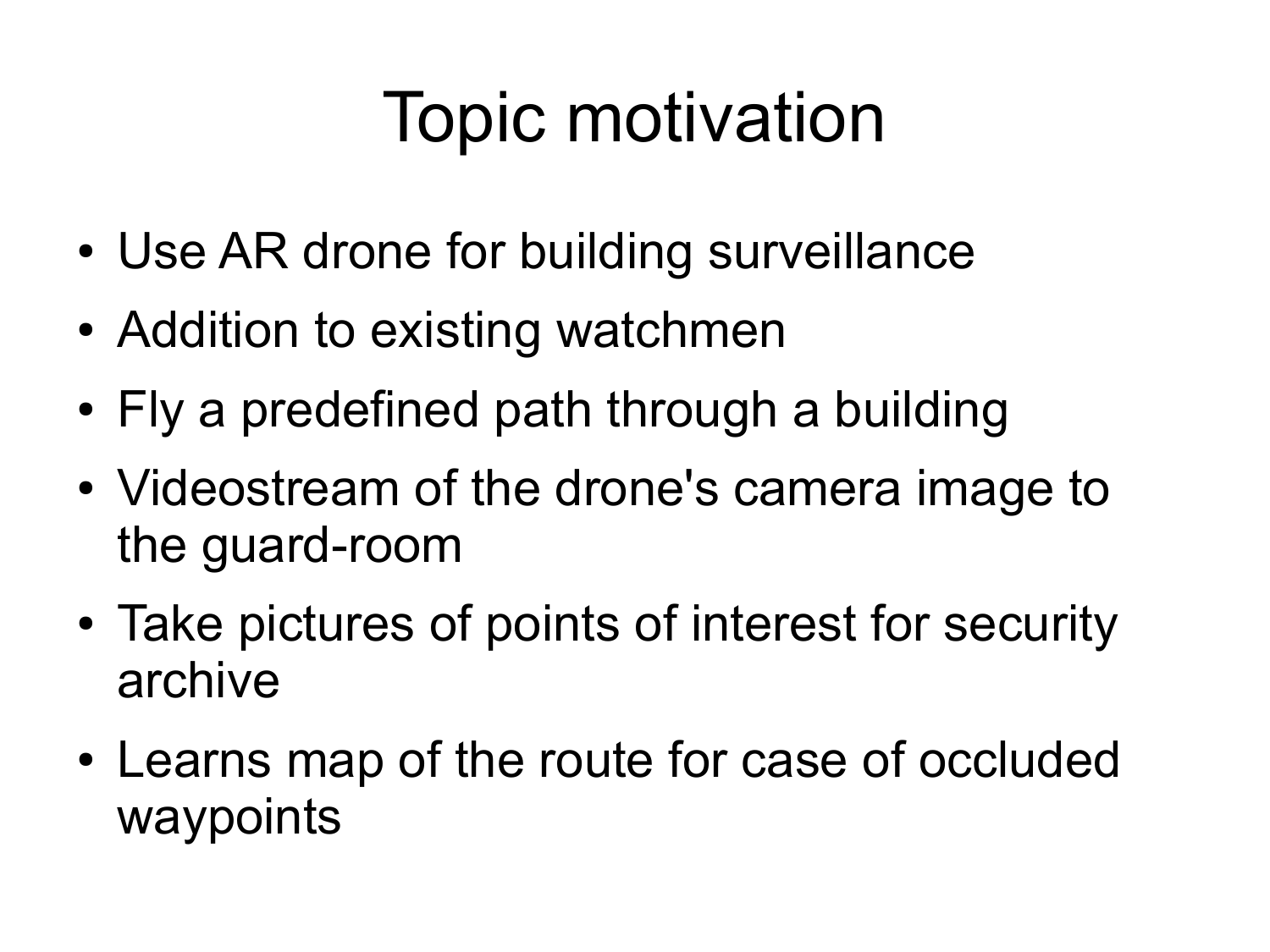# **Topics**

- Detect and follow the line
	- Segment colored lines in the camera image
	- Align the drone relatively to the line
- Detect crossways
	- Simple: mark crossways with marker or different colored tape
	- More difficult: check for crossways without tape
- Make pictures of points of interest
	- Marker on the floor to tell the drone where to take a picture
- Optional: Fly back to base if battery level is low
	- Monitor battery level and calculate shortest way back to base if battery level is low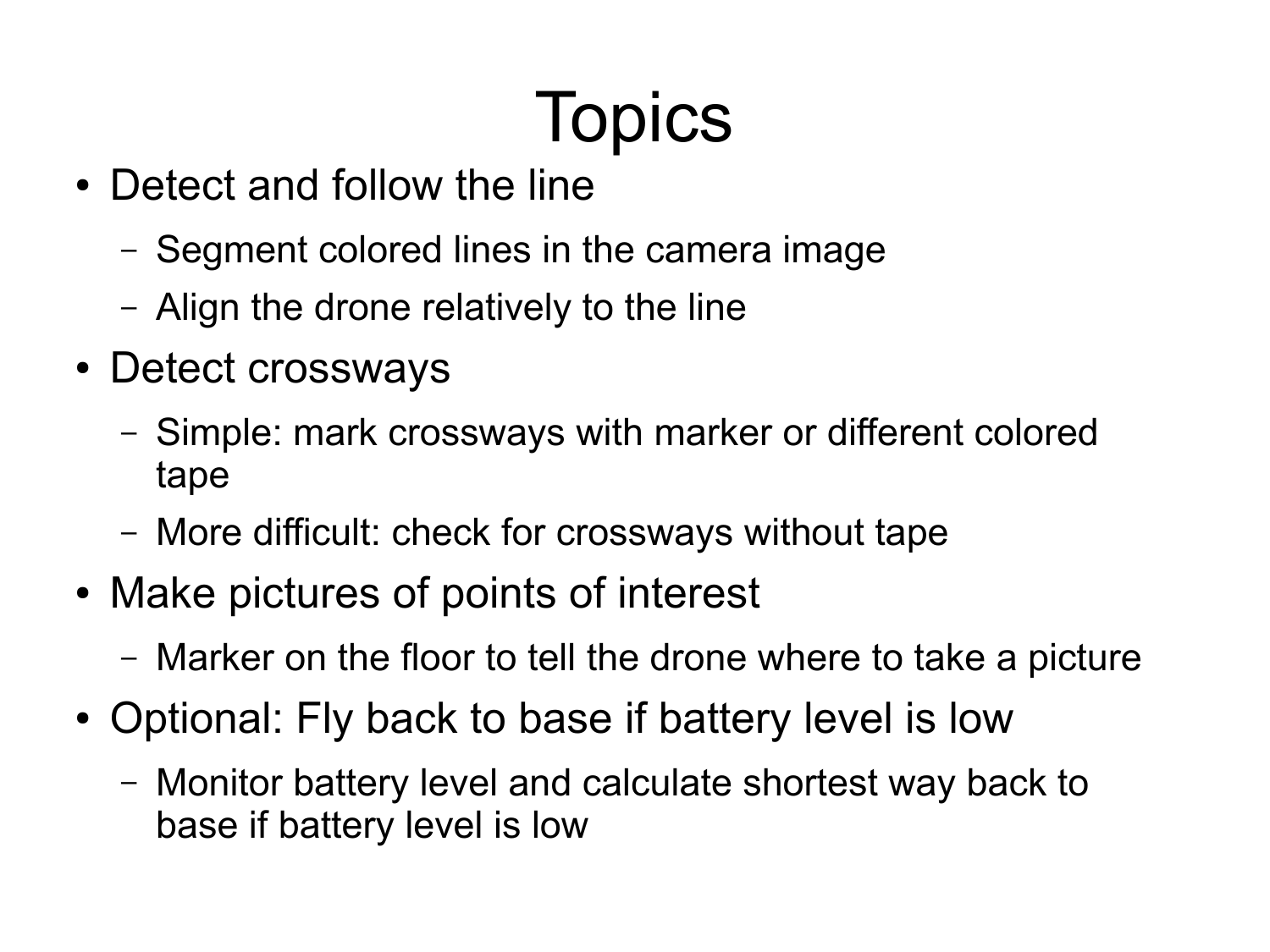# Approach

- Map creation
	- Save path points as graph
- Path finding for complete area coverage
	- Dijkstra or A\* for shortest path to POI
	- Finding shortest path that covers is NP-hard (Travling Salesman problem)  $\rightarrow$  Solution: Use some way, not necessarily the best way
- Position estimation
	- Use Kalman filter to estimate the position of waypoints
	- Use markers at crossways and POIs for position correction